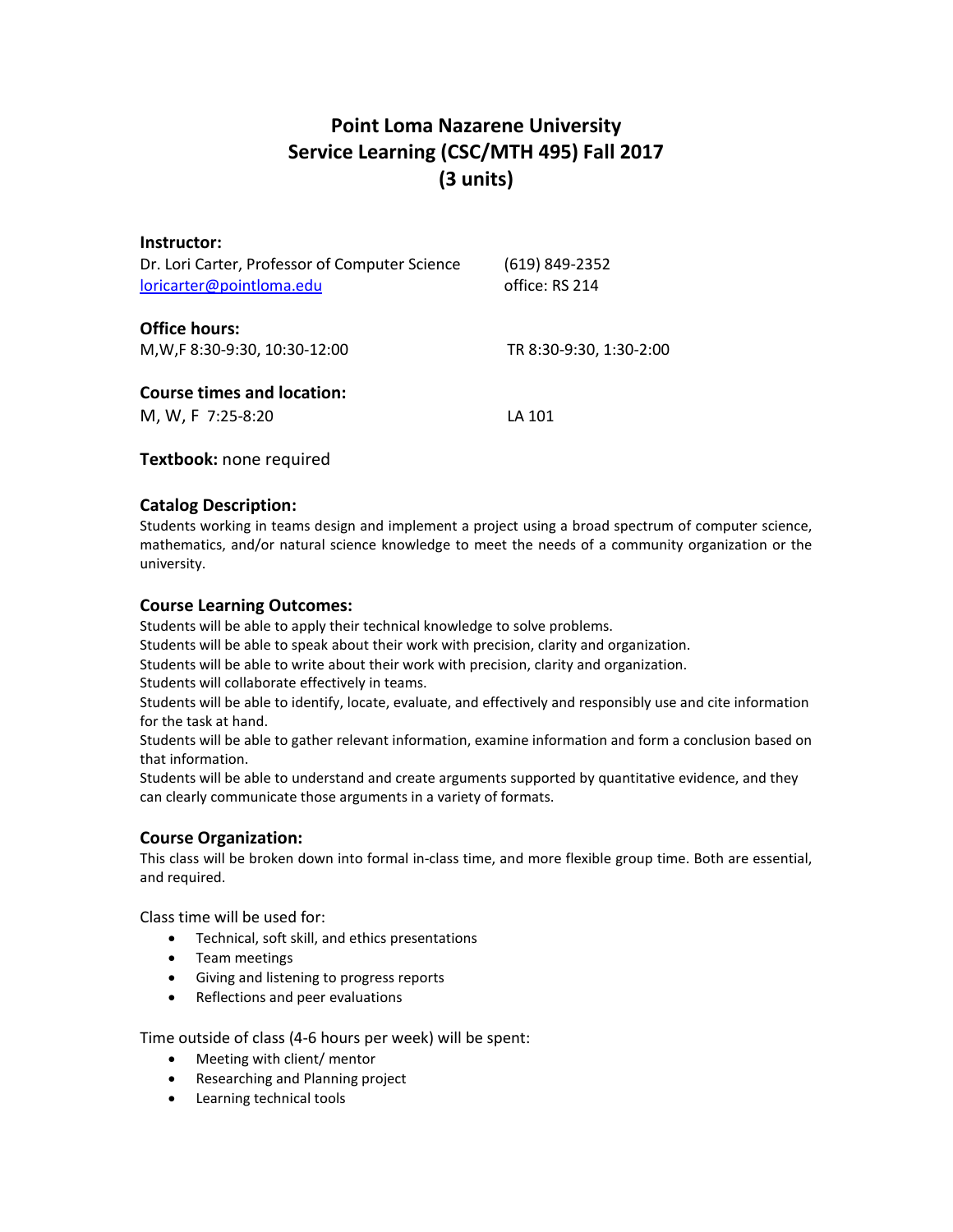- Implementing project
- Planning briefs and presentations

Anticipated technical/ soft skill presentations:

- **Microsoft Access**
	- o Should include a discussion and demonstration of building 2 tables and creating queries based on those tables. Some queries should require relationships and complex expressions (using AND and OR). Presenter should demonstrate how to create a form and a report.
- Writing **technical papers** in biology, computer science, mathematics
	- o Presenters should provide examples of technical papers from the different disciplines and talk about organization (comparing and contrasting discipline papers), voice, and characteristics of the different sections of the paper (abstract, introduction or background, methods, results/conclusion, bibliography (including how references are handled throughout the paper))
- **Creating academic posters**
	- o Presenters talk about what makes a good poster, presenting examples of good and bad posters. Presenters should discuss how to get a poster made, including cost, time constraints, cost, and methodology.
- **Excel skills** including Sum, Avg, Standard Deviation, Count, and CountIf functions, V-Lookup, views with functions and with data only, simple graphs (at least bar, scatterplot, histogram)
	- o Presenters should talk about theory (what information these tools provide and when they should be used) along with live demonstrations of their use.
- Demonstrate the capabilities of the **R programming language** including a simple script and creating different types of graphs from a dataset. Also show R-Shiny basics
- Demonstrate the capabilities of the **Visual Basic Programming** Language including a program that uses buttons, textboxes, and reads, displays, and updates a file.

#### **Grading:**

This class is taken for credit only. The determination of whether an individual receives credit for the class is based on progress as determined by the professor, client, and peers. More specifically, there are 100 points available in the class. Each student starts with 100. To pass the class, a student is required to retain at least 80 points. **Late work is not accepted**. Points are distributed and deducted as follows:

| Task                           | Possible | Point deductions                                                   |
|--------------------------------|----------|--------------------------------------------------------------------|
|                                | points   |                                                                    |
| Skills presentation            | 10       | 10 if missed by presenter, up to 10 if inadequate or absent        |
| Ethics presentation            | 5        | Up to 5 for poor or missed ethics presentation                     |
| Group presentations            | 15       | 5 for mid-semester presentation                                    |
|                                |          | 10 for final presentation                                          |
| <b>Weekly Progress reports</b> | 15       | 2 for each time sufficient progress was not made that week         |
| Poster/Presentation            | 10       | 10 for presentation absence, up to 10 for poor poster              |
| Elevator speech                | 5        | Up to 5 for poor elevator speech                                   |
| Peer/mentor Evaluations        | 10       | Up to 5 points for less than stellar evaluation, or a missing eval |
| Project Paper                  | 20       | Up to 20 for poor content and quality -4 for a missing section     |
| Group assignments (written,    | 10       | 5 for missing assignment or not contributing to assignment (in-    |
| meetings, reflections, etc)    |          | class or out)                                                      |

#### **Additional information on grading**

**Skills presentation:** This is expected to be a group grade as presentations will be made in groups of 2. However, if 1 person is missing, or does not speak, that individual will likely receive the maximum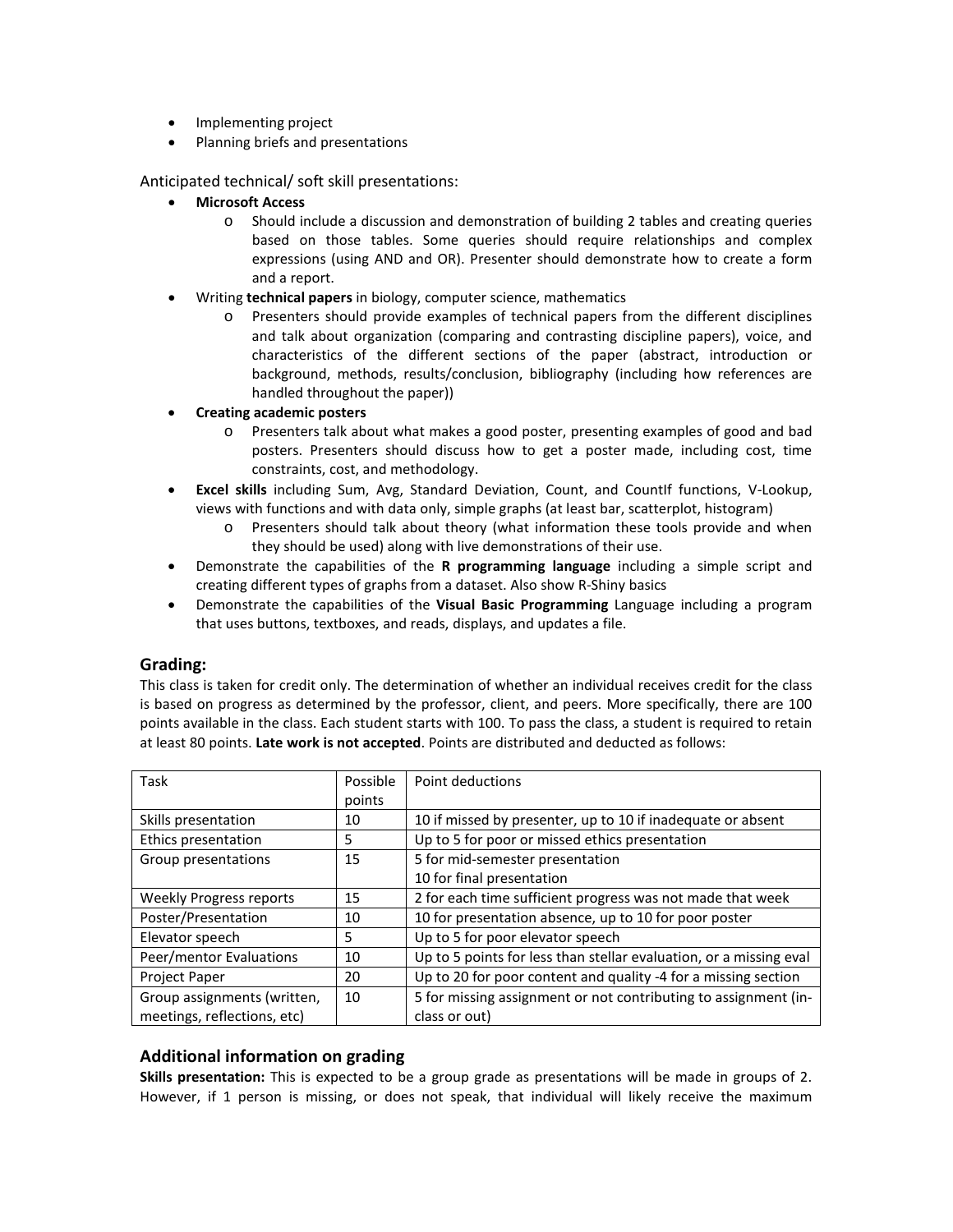deduction. Presentation should cover material requested by professor. Presentation is expected to be 15- 20 minutes, and should include a 5 minute exercise for the class to complete.

**Ethics presentation:** Our work is not just about what we do, but how we do it, keeping in mind how it will affect society. Each student will be required to lead a discussion based on an ethics-based paper. The student should have thoroughly read and contemplated the paper and prepared a brief synopsis along with 3-4 discussion questions for class consideration based on that paper. Please feel free to include any insights that the Bible presents on the general topic. Presentations typically made on Mondays.

**Group presentations:** This is a group grade. However, if 1 person is missing, or does not speak, that individual will receive the maximum deduction and this will not affect the rest of the group. Progress on project will be judged by your presentation, and failure to show adequate progress on your project can result in huge deductions especially on the final presentation during the final exam time. **Your final exam will be a group presentation. The final exam is Monday at 7:30.**

**Weekly progress reports:** A recounting of what you, as an individual, completed towards the project. Points can be re-gained in this category if dramatic contribution was made the week after points were missed. Beginning September 15, most Fridays are work days (no formal class meeting) so good progress is expected by Monday. (These Fridays also work for client meetings)

**Poster:** Your poster will be presented to a wide audience. The expected presentation date is Monday, November 20. The poster as a whole is a group grade for 10 points. The exception is that an absence for the presentation is an automatic deduction of 10 for the individual. This does not affect the group.

**Elevator speech:** The elevator speech shows that in individual is familiar enough with the project to present an interesting summary in 30-60 seconds. This is an individual grade and will be developed in anticipation of the poster presentation.

**Peer evaluations:** Are expected to be honest assessments of the contribution of your team member. Points will be deducted from the evaluation that you complete if the professor believes that the evaluation is not a true representation of reality (in other words, that you are just trying to be nice to a friend).

**Project Paper:** The project paper is an individual grade. It will be based on the individual sections being turned in and revised as requested. Credit is not given if the sections are not turned in on time. Points may also be deducted if you are absent on a day when peer reviews take place or if the final quality of the paper is poor.

**Group assignments:** Group assignments may include, but are not limited to, development of the problem statement and management plans, client meetings, client approvals, poster draft, and reflections.

Note on attendance: Poor attendance can influence your grade in several ways:

- Missing points on group assignments
- Poor peer evaluations
- Maximum points deducted for missing presentations
- Potential de-enrollment based on PLNU attendance policy

#### **Expected due dates (subject to change and you are responsible to know when things are due)**

| Date | Due                                    |
|------|----------------------------------------|
| 8/29 | Signups for presentations and projects |
| 8/30 | Problem statement                      |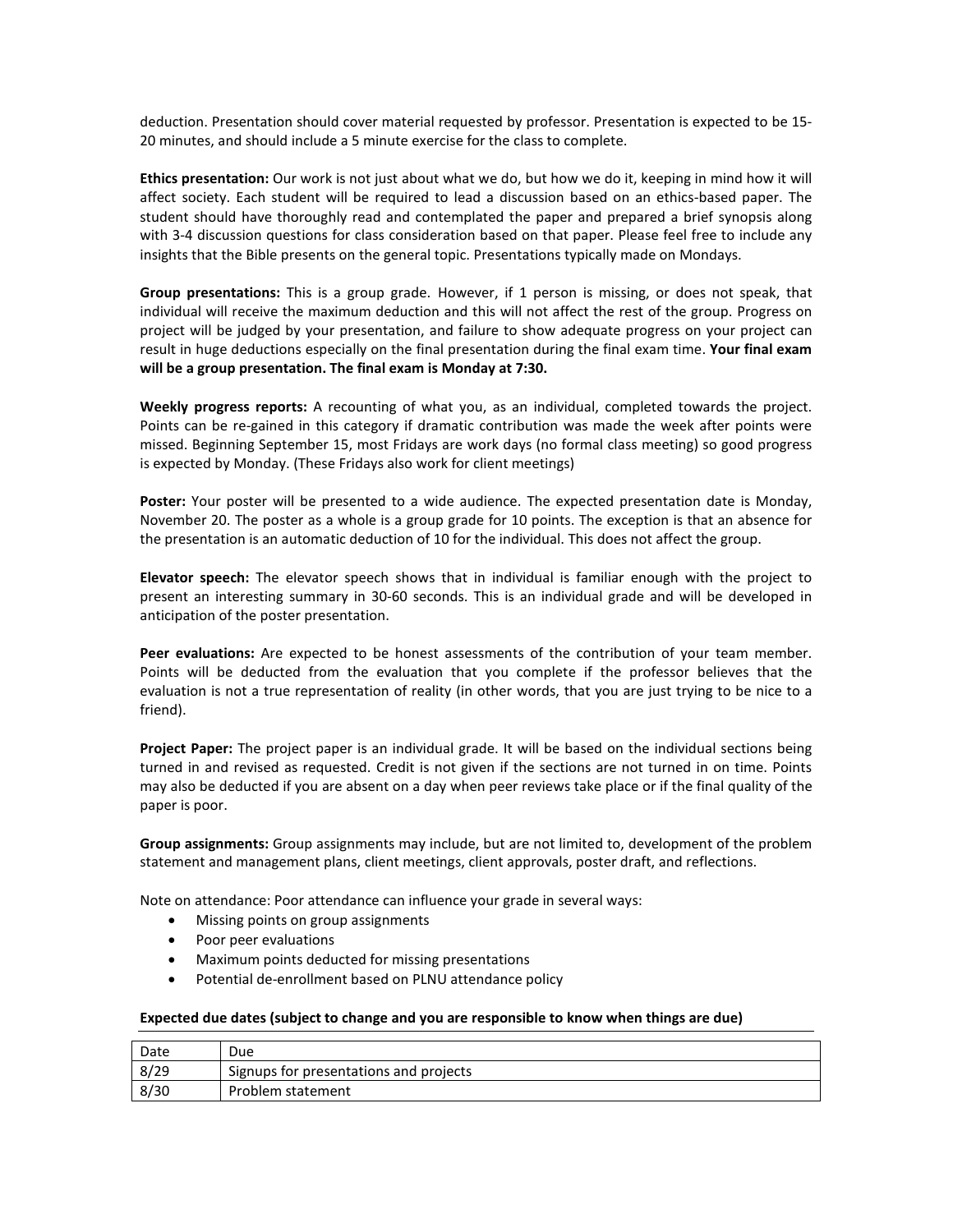| 9/6   | Client meeting and client report completed, Access, Excel presentations                  |
|-------|------------------------------------------------------------------------------------------|
| 9/8   | R, VB and VBA Presentations, Project management exercise                                 |
| 9/13  | Formal group presentation on problem statement and management plan                       |
| 9/18  | 2 <sup>nd</sup> client meeting completed, Peer evaluation                                |
| 9/20  | Reflection on group work, client meeting, Technical paper presentation                   |
| 9/25  | Partial abstract due                                                                     |
| 10/2  | Introduction due for peer review, abstract revisions due                                 |
| 10/4  | Introduction revisions due                                                               |
| 10/11 | Soft skills exercise and Reflection, Peer evaluation                                     |
| 10/16 | 3 <sup>rd</sup> client meeting completed                                                 |
| 10/23 | Writing reflection                                                                       |
| 10/25 | Methods section due for peer review                                                      |
| 10/30 | <b>Academic Poster presentation</b>                                                      |
| 11/1  | Bibliography due with references in text                                                 |
| 11/6  | Poster draft/presentation due                                                            |
| 11/13 | Final posters due, elevator speeches presented, 4 <sup>th</sup> client meeting completed |
| 11/15 | Results section due, peer evaluation                                                     |
| 11/20 | <b>Formal Poster presentations</b>                                                       |
| 11/27 | Conclusion due                                                                           |
| 12/6  | Final paper due with all revisions                                                       |
| 12/8  | Final client meeting and Client sign-off due                                             |
| 12/11 | Final presentation 7:30                                                                  |

# **Credit Hour Information:**

Distribution of Student Learning Hours

It is anticipated that you will spend a minimum of 37.5 participation hours per credit hour in your course. The estimated time expectations for this 3 unit course are shown below:

| <b>Assignments</b>                      | <b>Total Course Hours</b> |  |
|-----------------------------------------|---------------------------|--|
| <b>Student Presentations</b>            | 13                        |  |
| <b>Written Assignments</b>              | 12                        |  |
| <b>Lectures</b>                         | 12                        |  |
| <b>Project research and development</b> | <b>60</b>                 |  |
| <b>Client meetings</b>                  | 14                        |  |
| <b>Paper development</b>                | $12$                      |  |
|                                         |                           |  |
| <b>TOTAL</b>                            | 113                       |  |

#### **University Mission:**

Point Loma Nazarene University exists to provide higher education in a vital Christian community where minds are engaged and challenged, character is modeled and formed, and service is an expression of faith. Being of Wesleyan heritage, we strive to be a learning community where grace is foundational, truth is pursued, and holiness is a way of life.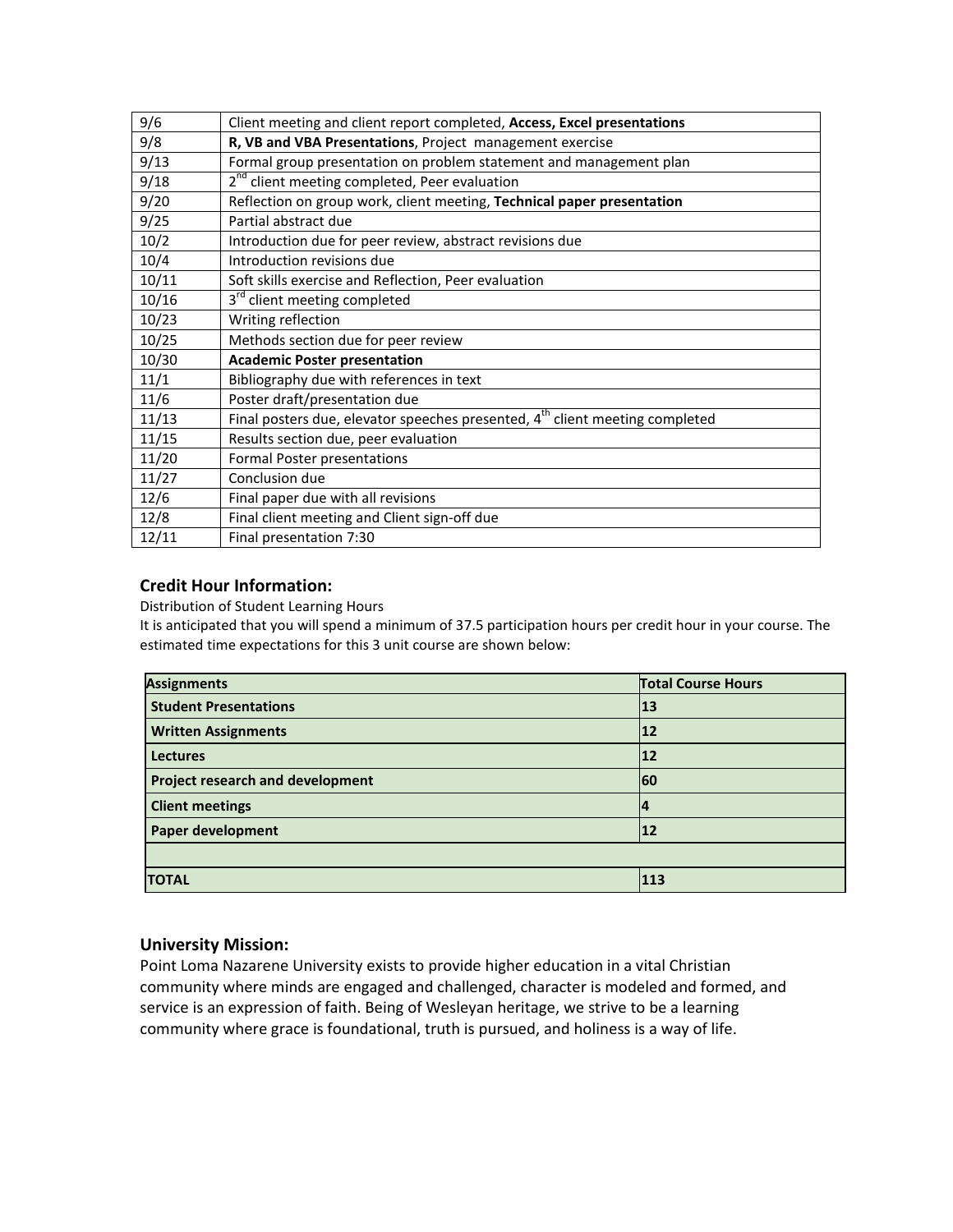#### **MICS Department Mission:**

The Mathematical, Information, and Computer Sciences department at Point Loma Nazarene University is committed to maintaining a curriculum that provides its students with the tools to be productive, the passion to continue learning, and Christian perspectives to provide a basis for making sound value judgments.

#### **Attendance:**

Attendance is expected at each class session. In the event of an absence you are responsible for the material covered in class and the assignments given that day.

Regular and punctual attendance at all classes is considered essential to optimum academic achievement. If the student is absent from more than 10 percent of class meetings, the faculty member can file a written report which may result in de-enrollment. If the absences exceed 20 percent, the student may be de-enrolled without notice until the university drop date or, after that date, receive the appropriate grade for their work and participation. See

[http://catalog.pointloma.edu/content.php?catoid=24&navoid=1581#Class\\_Attendance](http://catalog.pointloma.edu/content.php?catoid=24&navoid=1581#Class_Attendance) in the Undergraduate Academic Catalog.

#### **Class Enrollment:**

It is the student's responsibility to maintain his/her class schedule. Should the need arise to drop this course (personal emergencies, poor performance, etc.), the student has the responsibility to follow through (provided the drop date meets the stated calendar deadline established by the university), not the instructor. Simply ceasing to attend this course or failing to follow through to arrange for a change of registration (drop/add) may easily result in a grade of F on the official transcript.

#### **Academic Accommodations:**

If you have a diagnosed disability, please contact PLNU's Disability Resource Center (DRC) within the first two weeks of class to demonstrate need and to register for accommodation by phone at 619-849-2486 or by e-mail a[t DRC@pointloma.edu.](mailto:DRC@pointloma.edu) Se[e Disability Resource Center](http://www.pointloma.edu/experience/offices/administrative-offices/academic-advising-office/disability-resource-center) for additional information. For more details see the PLNU catalog:

[http://catalog.pointloma.edu/content.php?catoid=24&navoid=1581#Academic\\_Accommodatio](http://catalog.pointloma.edu/content.php?catoid=24&navoid=1581#Academic_Accommodations) [ns](http://catalog.pointloma.edu/content.php?catoid=24&navoid=1581#Academic_Accommodations) 

Students with learning disabilities who may need accommodations should discuss options with the instructor during the first two weeks of class.

#### **Academic Honesty:**

Students should demonstrate academic honesty by doing original work and by giving appropriate credit to the ideas of others. Academic dishonesty is the act of presenting information, ideas, and/or concepts as one's own when in reality they are the results of another person's creativity and effort. A faculty member who believes a situation involving academic dishonesty has been detected may assign a failing grade for that assignment or examination, or, depending on the seriousness of the offense, for the course. Faculty should follow and students may appeal using the procedure in the university Catalog. See